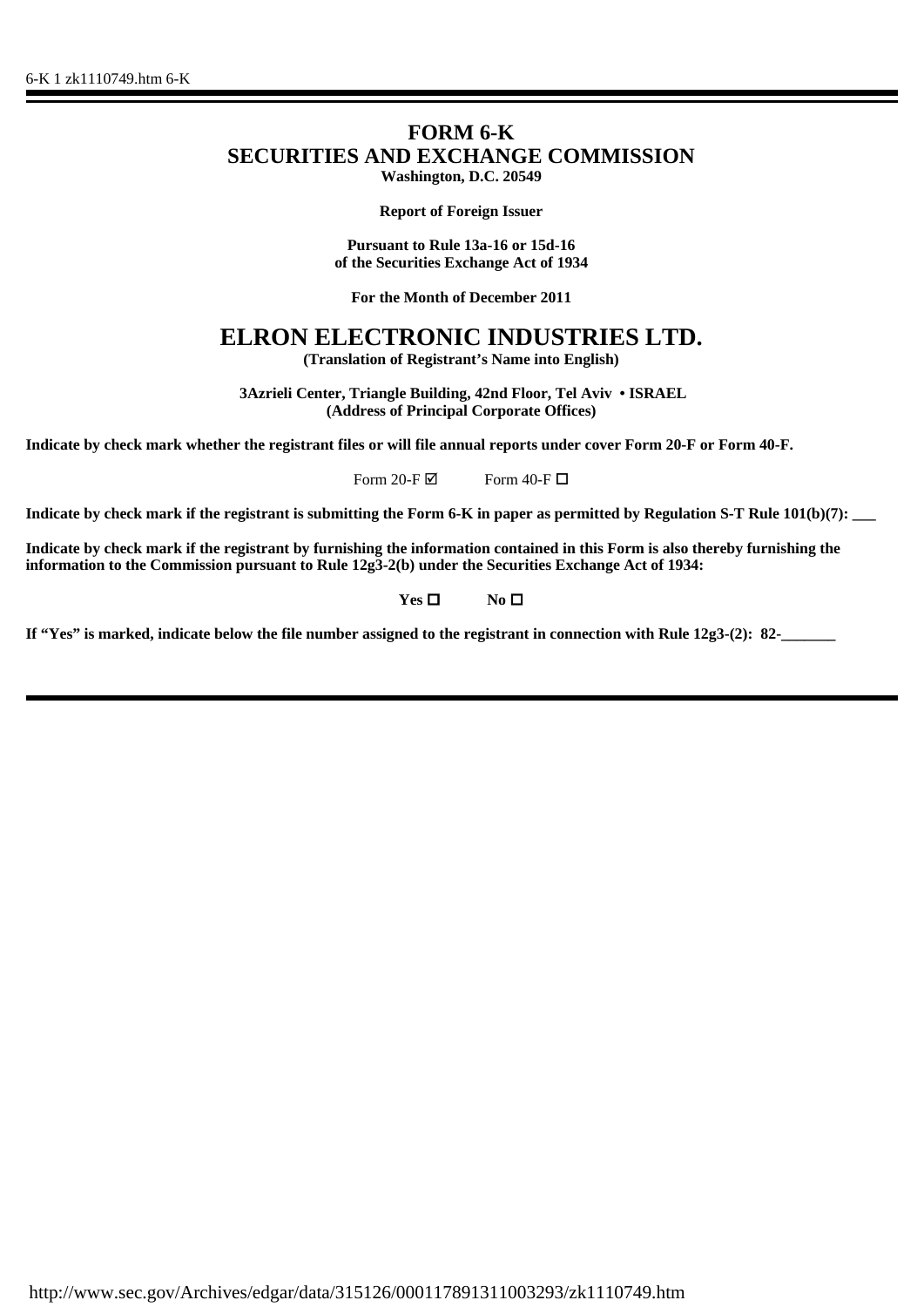On December 7, 2011, the Registrant filed an immediate report with the Israeli Securities Authority pursuant to which it reported the results of the Special General Meeting of the Shareholders of the Company convened on December 7, 2011, as follows:

## **1. The re-appointment of Mr. Gad Arbel as an external director for a second term of three years ending on October 12, 2014.**

The shareholders resolved to vote for the proposal.

The amount of shares voted: *22,406,383.70*

The amount of shares voted for: *22,400,253.70*

The amount of shares voted which were not deemed as held by persons who have a personal interest / as held by a controlling shareholder or someone on his/her behalf: *5,860,171* of which *5,854,121* voted for approval of the transaction.

The amount of shares voted against: *6,050*

The percentage of votes which were for approval of the transaction, out of the total number of voters not deemed to have a personal interest / as held by a controlling shareholder or someone on his/her behalf: *99.89%*

The percentage of voters who voted against, out of the total voting rights in the Company: *0.02%*